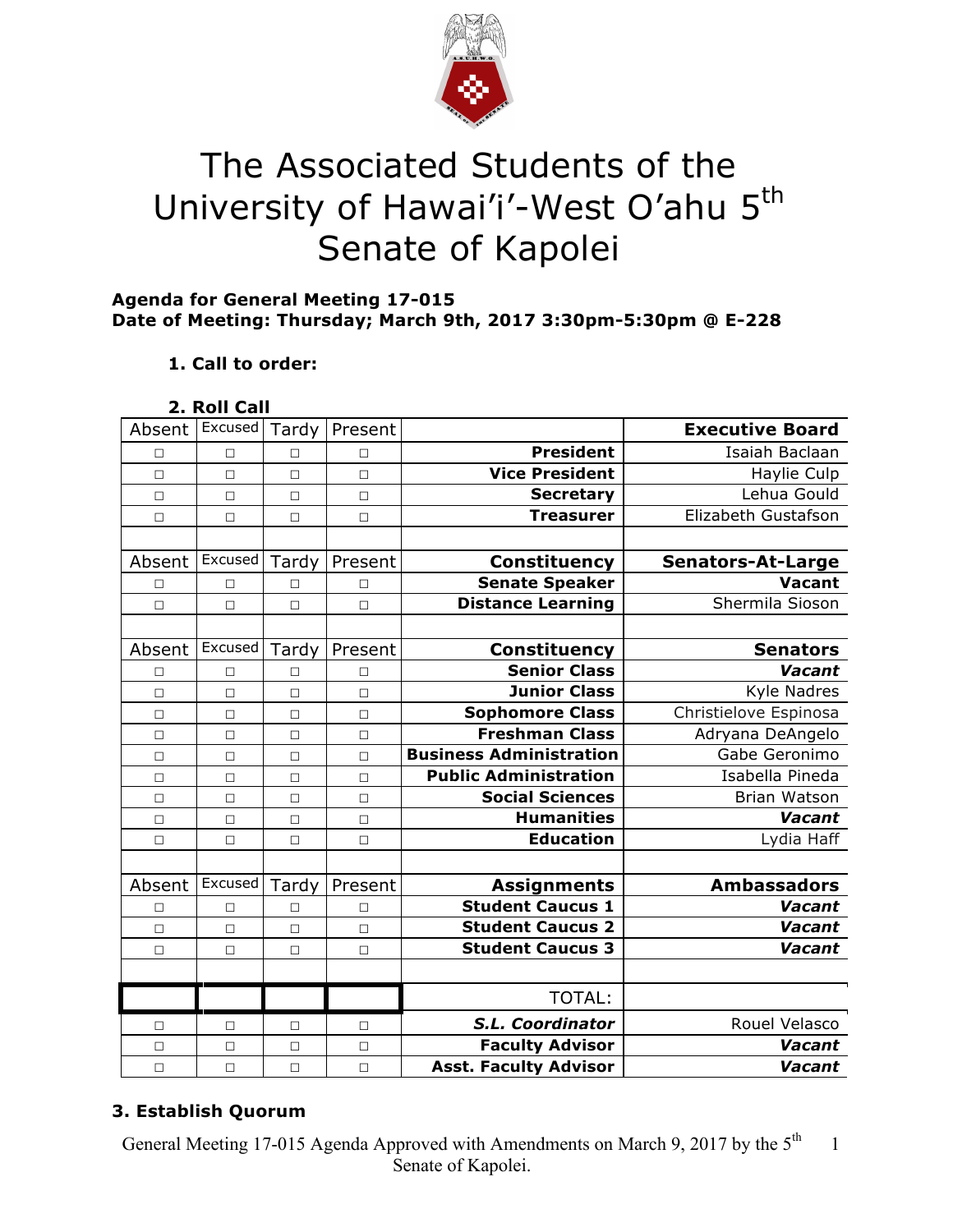#### 3.1 Quorum Established? Yes

#### **4. Open Forum Guest**

#### **5. Approval of Agenda and Minutes**

- 5.1 Minutes for Meeting 17-014 Motion: Second: Vote:
- 5.2 Agenda for Meeting 17-015 Motion: Second: Vote:

#### **6. Internal Reports**

- 6.1 President
- 6.2 Vice President
- 6.3 Secretary
- 6.4 Treasurer
- 6.5 Advisors
- 6.6 *Standing Committee Reports*
- 6.6.1 Budget & Finance
- 6.6.2 Activities
- 6.6.3 Legislative
- 6.7 *Ad Hoc Committee Reports*
- 6.7.1 Elections Committee
- 6.7.2 Transitioning Committee
- 6.8 *Senators Report*
- 6.8.1 Senate Speaker **N/A**
- 6.8.1 Distance Learning
- 6.8.2 Senior Class **N/A**
- 6.8.3 Junior Class
- 6.8.4 Sophomore Class
- 6.8.5 Freshman Class
- 6.8.6 Business Administration Division
- 6.8.7 Public Administration Division
- 6.8.8 Social Sciences Division
- 6.8.9 Humanities Division **N/A**
- 6.8.10 Education Division
- 6.9 Caucus Ambassadors Report
- 6.10 *Campus Committees Report*
- -Communications Committee
- -Transportation Committee
- -Technology Committee
- -Health Committee
- -Strategic Planning Committee